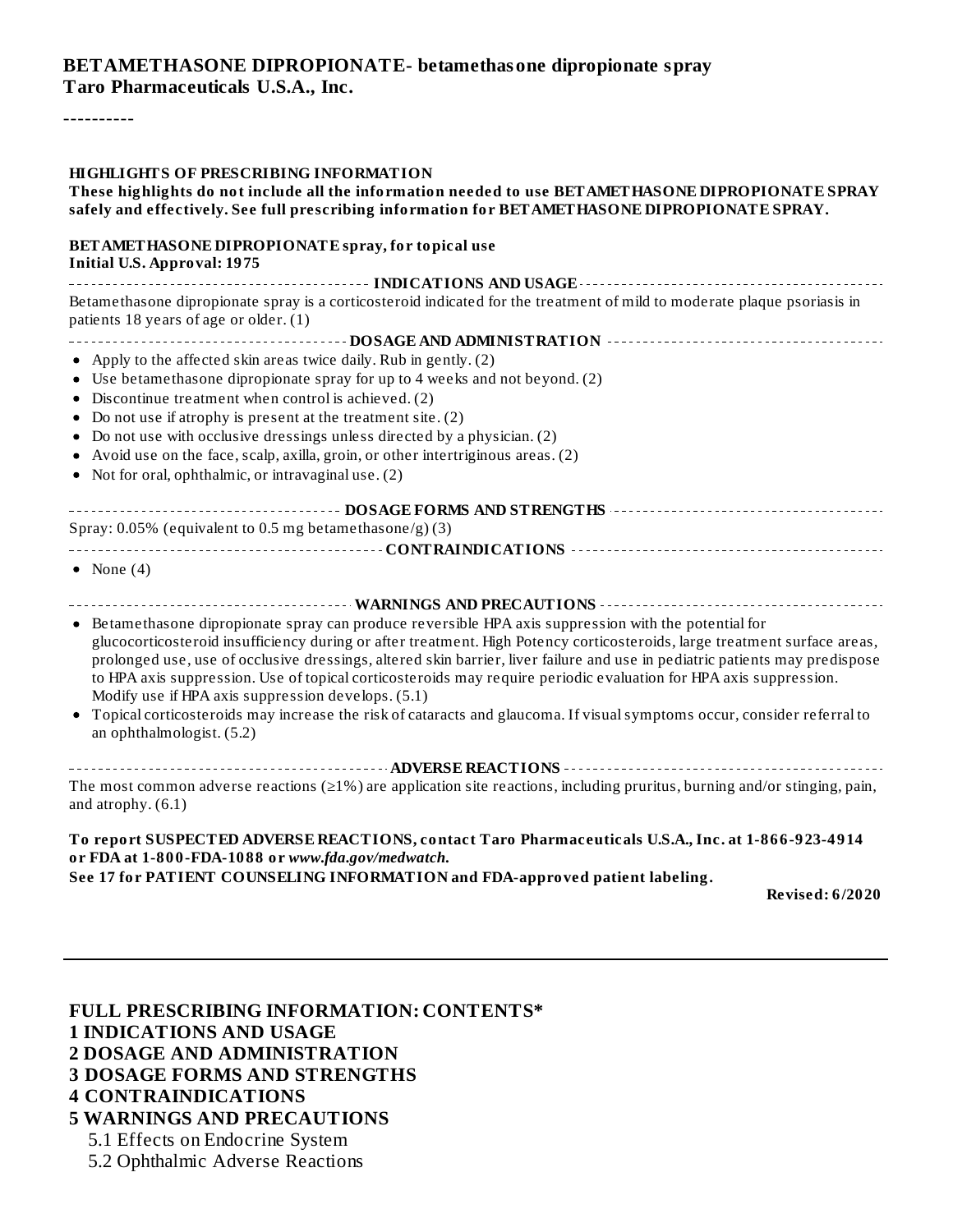5.3 Allergic Contact Dermatitis

#### **6 ADVERSE REACTIONS**

6.1 Clinical Trials Experience

6.2 Postmarketing Experience

### **8 USE IN SPECIFIC POPULATIONS**

- 8.1 Pregnancy
- 8.2 Lactation
- 8.4 Pediatric Use
- 8.5 Geriatric Use

## **11 DESCRIPTION**

## **12 CLINICAL PHARMACOLOGY**

- 12.1 Mechanism of Action
- 12.2 Pharmacodynamics
- 12.3 Pharmacokinetics

# **13 NONCLINICAL TOXICOLOGY**

13.1 Carcinogenesis, Mutagenesis, Impairment of Fertility

## **14 CLINICAL STUDIES**

# **16 HOW SUPPLIED/STORAGE AND HANDLING**

- 16.1 How Supplied/Storage
- 16.2 Handling/Instructions for the Pharmacist

# **17 PATIENT COUNSELING INFORMATION**

\* Sections or subsections omitted from the full prescribing information are not listed.

# **FULL PRESCRIBING INFORMATION**

# **1 INDICATIONS AND USAGE**

Betamethasone dipropionate spray is indicated for the treatment of mild to moderate plaque psoriasis in patients 18 years of age or older.

# **2 DOSAGE AND ADMINISTRATION**

Shake well before use.

Apply betamethasone dipropionate spray to the affected skin areas twice daily and rub in gently.

Use betamethasone dipropionate spray for up to 4 weeks of treatment. Treatment beyond 4 weeks is not recommended.

Discontinue betamethasone dipropionate spray when control is achieved.

Do not use if atrophy is present at the treatment site.

Do not bandage, cover, or wrap the treated skin area unless directed by a physician.

Avoid use on the face, scalp, axilla, groin, or other intertriginous areas.

Betamethasone dipropionate spray is for topical use only. It is not for oral, ophthalmic, or intravaginal use.

# **3 DOSAGE FORMS AND STRENGTHS**

Spray, 0.05% for topical use. Each gram of betamethasone dipropionate spray contains 0.643 mg betamethasone dipropionate USP (equivalent to 0.5 mg betamethasone) in a slightly thickened, white to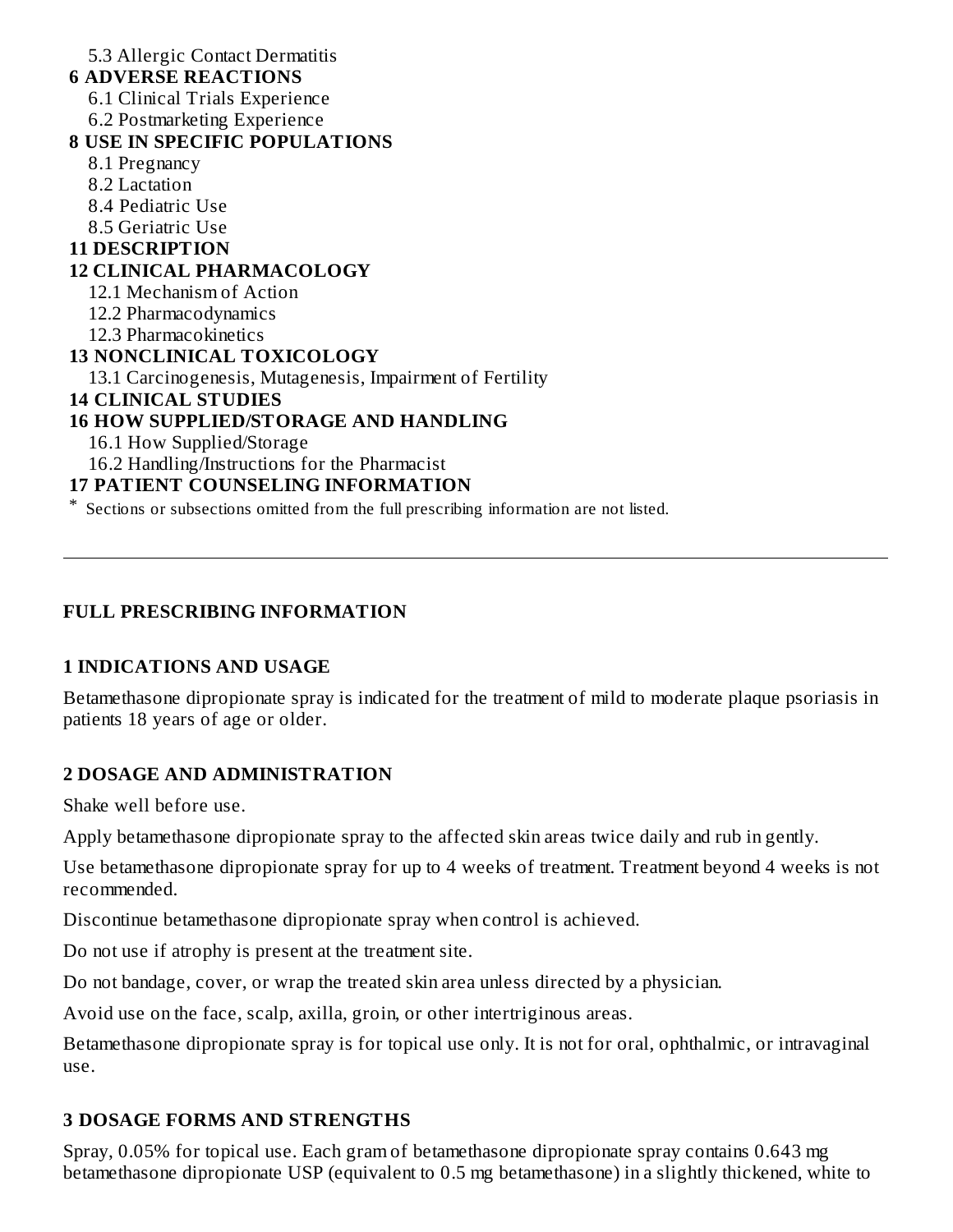# **4 CONTRAINDICATIONS**

None.

# **5 WARNINGS AND PRECAUTIONS**

## **5.1 Effects on Endocrine System**

Betamethasone dipropionate spray can produce reversible hypothalamic-pituitary-adrenal (HPA) axis suppression with the potential for glucocorticosteroid insufficiency. This may occur during or after withdrawal of treatment. Factors that predispose to HPA axis suppression include the use of highpotency corticosteroids, large treatment surface areas, prolonged use, use of occlusive dressings, altered skin barrier, liver failure, and young age.

Evaluation for HPA axis suppression may be done by using the adrenocorticotropic hormone (ACTH) stimulation test.

In a study including 48 evaluable subjects 18 years of age or older with moderate to severe plaque psoriasis, abnormal ACTH stimulation test results suggestive of adrenal suppression were identified in 5 out of 24 (20.8%) subjects after treatment with betamethasone dipropionate spray twice daily for 15 days. No subject (0 out of 24) had abnormal ACTH stimulation test results after treatment with betamethasone dipropionate spray twice daily for 29 days *[see Clinical Pharmacology (12.2)].*

If HPA axis suppression is documented, gradually withdraw the drug, reduce the frequency of application, or substitute with a less potent corticosteroid. If signs and symptoms of steroid withdrawal occur, supplemental systemic corticosteroids may be required.

Systemic effects of topical corticosteroids may also manifest as Cushing's syndrome, hyperglycemia, and glucosuria. These events are rare and generally occur after prolonged exposure to larger than recommended doses, particularly with high-potency topical corticosteroids.

Minimize the unwanted risks from endocrine effects by mitigating the risk factors favoring increased systemic bioavailability and by using the product as recommended *[see Dosage and Administration (2)]*.

Pediatric patients may be more susceptible to systemic toxicity due to their larger skin surface to body mass ratios. Use of betamethasone dipropionate spray is not recommended in pediatric patients *[see Use in Specific Populations (8.4)].*

# **5.2 Ophthalmic Advers e Reactions**

Use of topical corticosteroids, including betamethasone dipropionate spray, may increase the risk of posterior subcapsular cataracts and glaucoma. Cataracts and glaucoma have been reported postmarketing with the use of topical corticosteroid products, including betamethasone dipropionate *[see Adverse Reactions (6.2)]*.

Avoid contact of betamethasone dipropionate spray with eyes. Advise patients to report any visual symptoms and consider referral to an ophthalmologist for evaluation.

# **5.3 Allergic Contact Dermatitis**

Allergic contact dermatitis with corticosteroids is usually diagnosed by observing failure to heal rather than noting a clinical exacerbation. Corroborate such an observation with appropriate diagnostic patch testing. If irritation develops, discontinue the topical corticosteroid and institute appropriate therapy.

# **6 ADVERSE REACTIONS**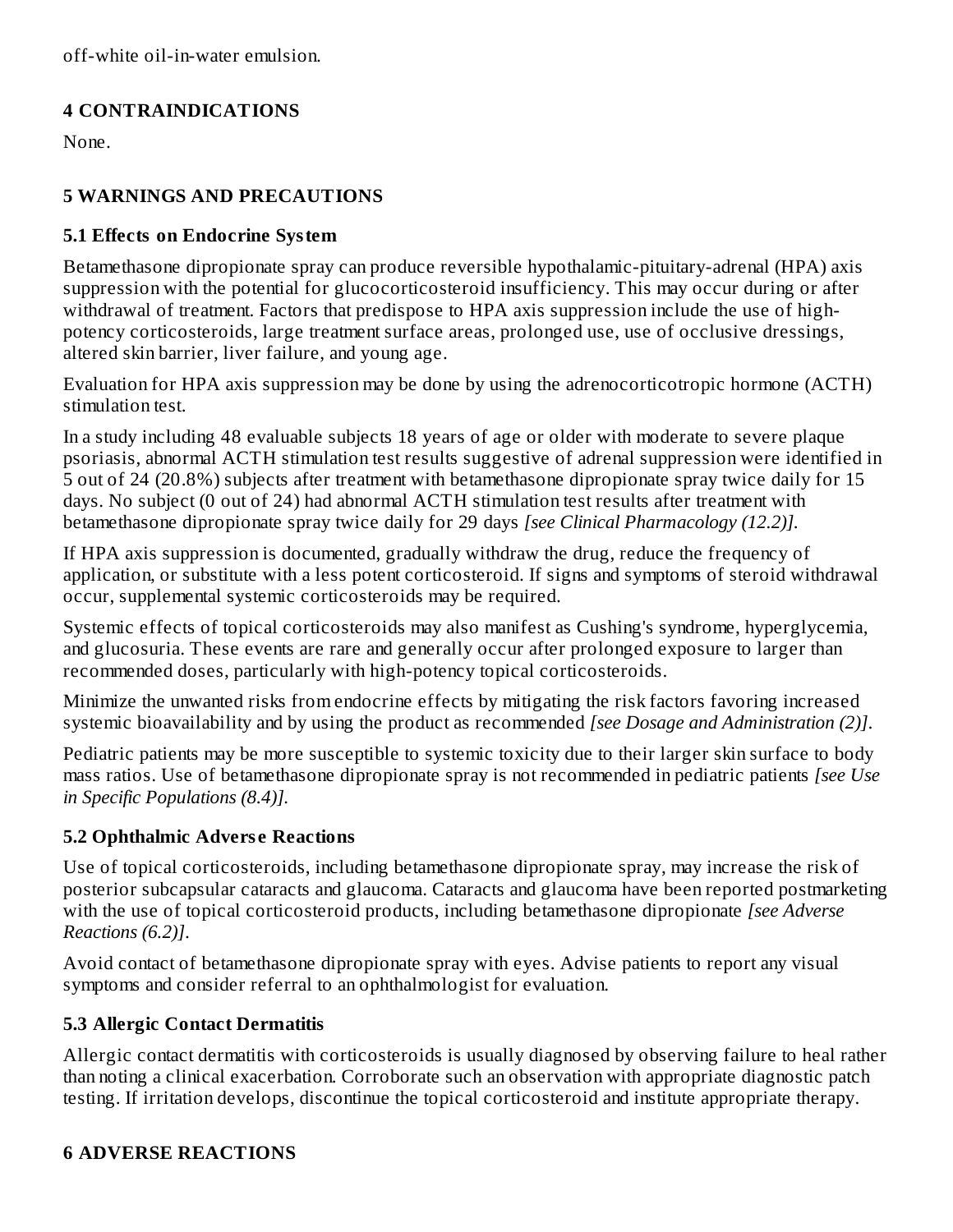## **6.1 Clinical Trials Experience**

Because clinical trials are conducted under widely varying conditions, adverse reaction rates observed in the clinical trials of a drug cannot be directly compared to rates in the clinical trials of another drug and may not reflect the rates observed in clinical practice.

In two randomized, multicenter, prospective vehicle-controlled clinical trials, subjects with moderate plaque psoriasis of the body applied betamethasone dipropionate spray or vehicle spray twice daily for 4 weeks. A total of 352 subjects applied betamethasone dipropionate spray and 180 subjects applied vehicle spray.

Adverse reactions that occurred in at least 1% of subjects treated with betamethasone dipropionate spray for up to 28 days are presented in Table 1.

|                                             | <b>Betamethasone</b><br><b>Dipropionate Spray</b><br>$b.i.d.$<br>$(N=352)$ | Vehicle Spray b.i.d.<br>$(N=180)$ |
|---------------------------------------------|----------------------------------------------------------------------------|-----------------------------------|
| Application site pruritus                   | 6.0%                                                                       | 9.4%                              |
| Application site burning and/or<br>stinging | 4.5%                                                                       | 10.0%                             |
| Application site pain                       | 2.3%                                                                       | 3.9%                              |
| Application site atrophy                    | 1.1%                                                                       | 1.7%                              |

#### **Table 1: Advers e Reactions Occurring in ≥1% of Subjects Treated with Betamethasone Dipropionate Spray for up to Four Weeks**

Less common adverse reactions (with occurrence lower than 1% but higher than 0.1%) in subjects treated with betamethasone dipropionate spray were application site reactions including telangiectasia, dermatitis, discoloration, folliculitis and skin rash, in addition to dysgeusia and hyperglycemia. These adverse reactions were not observed in subjects treated with vehicle.

### **6.2 Postmarketing Experience**

Because adverse reactions are reported voluntarily from a population of uncertain size, it is not always possible to reliably estimate their frequency or establish a causal relationship to drug exposure.

Postmarketing reports for local adverse reactions to topical corticosteroids have also included striae, irritation, dryness, acneiform eruptions, hypopigmentation, perioral dermatitis, allergic contact dermatitis, secondary infection, hypertrichosis, and miliaria.

Hypersensitivity reactions, consisting of predominantly skin signs and symptoms, e.g., contact dermatitis, pruritus, bullous dermatitis, and erythematous rash have been reported.

Ophthalmic adverse reactions of cataracts, glaucoma, and increased intraocular pressure have been reported with the use of topical corticosteroids, including topical betamethasone products.

# **8 USE IN SPECIFIC POPULATIONS**

# **8.1 Pregnancy**

### Risk Summary

There are no available data on betamethasone dipropionate spray use in pregnant women to evaluate a drug-associated risk of major birth defects, miscarriage, or adverse maternal or fetal outcomes.

Observational studies suggest an increased risk of low birthweight infants with the use of greater than 300 grams of potent or very potent topical corticosteroid during a pregnancy. Advise pregnant women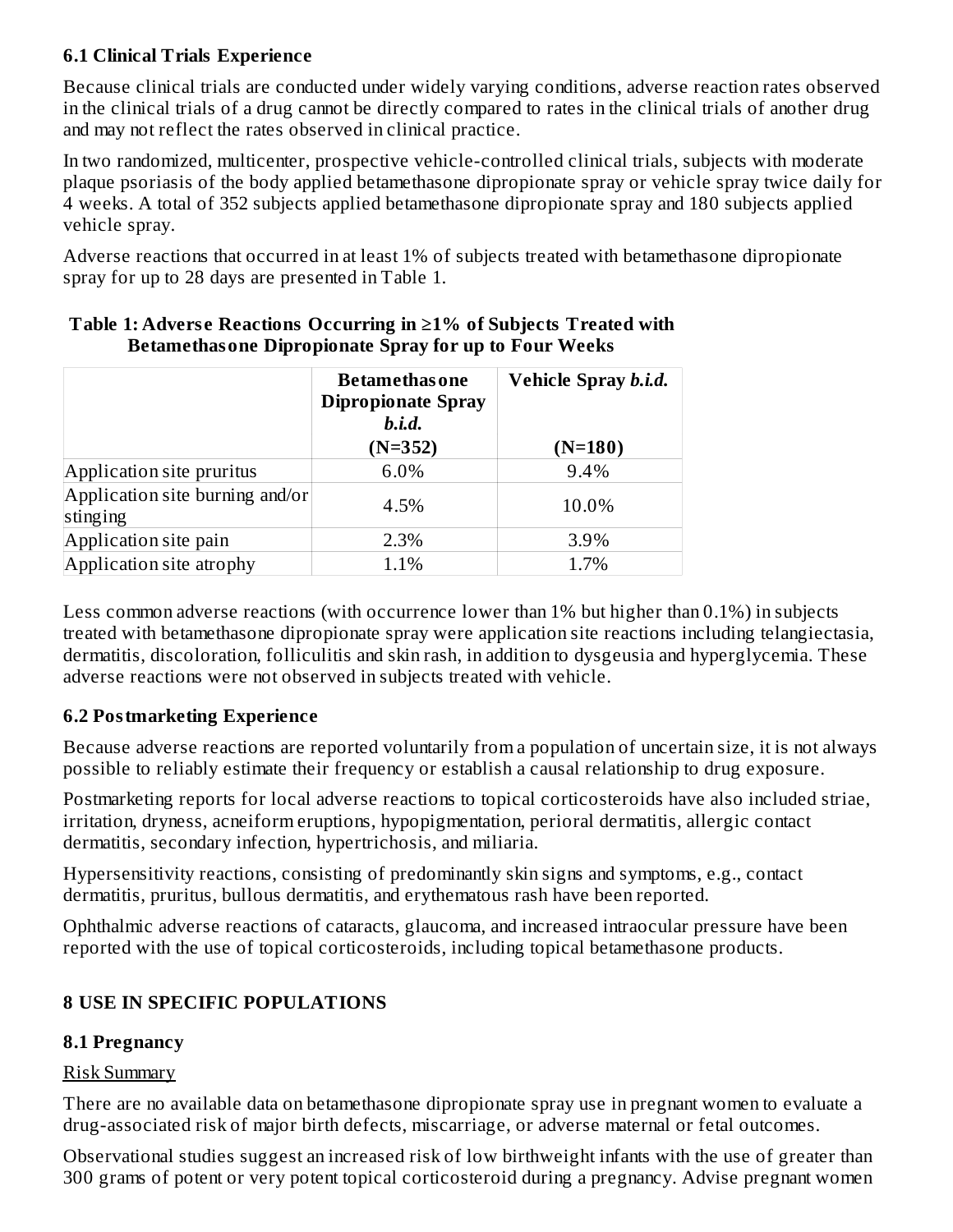that betamethasone dipropionate spray may increase the risk of having a low birthweight infant and to use betamethasone dipropionate spray on the smallest area of skin and for the shortest duration possible.

In animal reproduction studies, increased malformations, including umbilical hernias, cephalocele, and cleft palate, were observed after intramuscular administration of betamethasone dipropionate to pregnant rabbits during the period of organogenesis (*see Data)*. The available data do not allow the calculation of relevant comparisons between the systemic exposure of betamethasone dipropionate observed in animal studies to the systemic exposure that would be expected in humans after topical use of betamethasone dipropionate spray.

The estimated background risk of major birth defects and miscarriage for the indicated population is unknown. All pregnancies have a background risk of birth defect, loss, or other adverse outcomes. In the U.S. general population, the estimated risk of major birth defects and miscarriage in clinically recognized pregnancies is 2 to 4% and 15 to 20%, respectively.

## Data

### *Animal Data*

Administration of 0.05 mg/kg betamethasone dipropionate intramuscularly to pregnant rabbits during the period of organogenesis caused malformations. The abnormalities observed included umbilical hernias, cephalocele, and cleft palate.

## **8.2 Lactation**

### Risk Summary

There are no data regarding the presence of betamethasone dipropionate in human milk, the effects on the breastfed infant, or the effects on milk production after topical application of betamethasone dipropionate spray to women who are breastfeeding.

It is possible that topical administration of betamethasone dipropionate could result in sufficient systemic absorption to produce detectable quantities in human milk. The developmental and health benefits of breastfeeding should be considered along with the mother's clinical need for betamethasone dipropionate spray and any potential adverse effects on the breastfed infant from betamethasone dipropionate spray or from the underlying maternal condition.

# Clinical Considerations

To minimize potential exposure to the breastfed infant via breast milk, use betamethasone dipropionate spray on the smallest area of skin and for the shortest duration possible while breastfeeding. Advise breastfeeding women not to apply betamethasone dipropionate spray directly to the nipple and areola to avoid direct infant exposure *[see Use in Specific Populations (8.4)]*.

# **8.4 Pediatric Us e**

Safety and effectiveness of betamethasone dipropionate spray in patients younger than 18 years of age have not been studied; therefore use in pediatric patients is not recommended. Because of a higher ratio of skin surface area to body mass, pediatric patients are at greater risk of systemic toxicity, including HPA axis suppression and adrenal insufficiency, when treated with topical drugs. *[see Warnings and Precautions (5.1)]*

Rare systemic effects such as Cushing's syndrome, linear growth retardation, delayed weight gain, and intracranial hypertension have been reported in pediatric patients, especially those with prolonged exposure to large doses of high potency topical corticosteroids.

Local adverse reactions including skin atrophy have also been reported with use of topical corticosteroids in pediatric patients.

# **8.5 Geriatric Us e**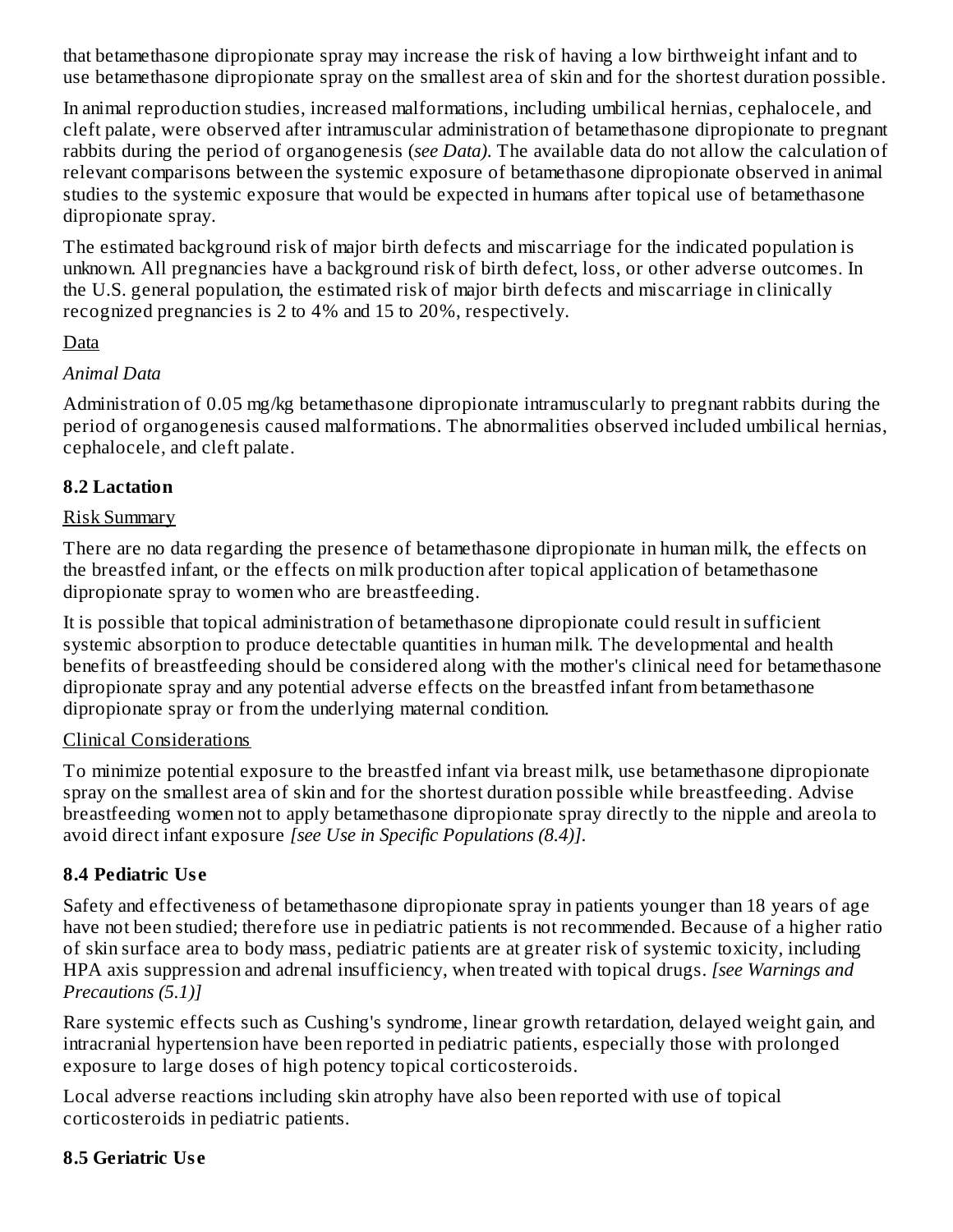Clinical studies of betamethasone dipropionate spray did not include sufficient numbers of subjects who were 65 years of age or older to determine whether they respond differently from younger subjects.

## **11 DESCRIPTION**

Betamethasone dipropionate spray contains 0.0643% betamethasone dipropionate (equivalent to 0.05% betamethasone), a synthetic, fluorinated corticosteroid for topical use.

The chemical name for betamethasone dipropionate is 9-fluoro-11(β), 17, 21-trihydroxy-16(β) methylpregna-1,4-diene-3,20-dione-17,21-dipropionate. The empirical formula is  $\rm{C_{28}H_{37}FO_{7}}$  and the molecular weight is 504.6. The structural formula is shown below.



Each gram of betamethasone dipropionate spray contains 0.643 mg of betamethasone dipropionate USP (equivalent to 0.5 mg betamethasone) in a slightly thickened, white to off-white, oil-in-water, non-sterile emulsion with the following inactive ingredients: butylated hydroxytoluene, cetostearyl alcohol, diazolidinyl urea, hydroxyethyl cellulose, methylparaben, mineral oil, oleyl alcohol, polyoxyl 20 cetostearyl ether, propylparaben, purified water, sorbitan monostearate. Betamethasone dipropionate spray is co-packaged with a manual spray pump for installation by the pharmacist prior to dispensing to patients.

# **12 CLINICAL PHARMACOLOGY**

### **12.1 Mechanism of Action**

Corticosteroids play a role in cellular signaling, immune function, inflammation, and protein regulation; however, the precise mechanism of action of betamethasone dipropionate spray in psoriasis is unknown.

# **12.2 Pharmacodynamics**

Vasoconstrictor studies performed with betamethasone dipropionate spray in healthy subjects indicate that it is in the mid-range of potency as compared with other topical corticosteroids; however, similar blanching scores do not necessarily imply therapeutic equivalence.

The potential for HPA axis suppression by betamethasone dipropionate spray was evaluated in a study randomizing 52 adult subjects with moderate to severe plaque psoriasis. Betamethasone dipropionate spray was applied twice daily for 15 or 29 days, in subjects with psoriasis involving a mean of 29.0% and 26.5% body surface area at baseline across the 2 treatment duration arms, respectively. Forty-eight (48) subjects were evaluated for HPA axis suppression at the end of treatment. The proportion of subjects demonstrating HPA axis suppression was 20.8% (5 out of 24) in subjects treated with betamethasone dipropionate spray for 15 days. No subjects (0 out of 24) treated with betamethasone dipropionate spray for 29 days had HPA axis suppression. In this study HPA axis suppression was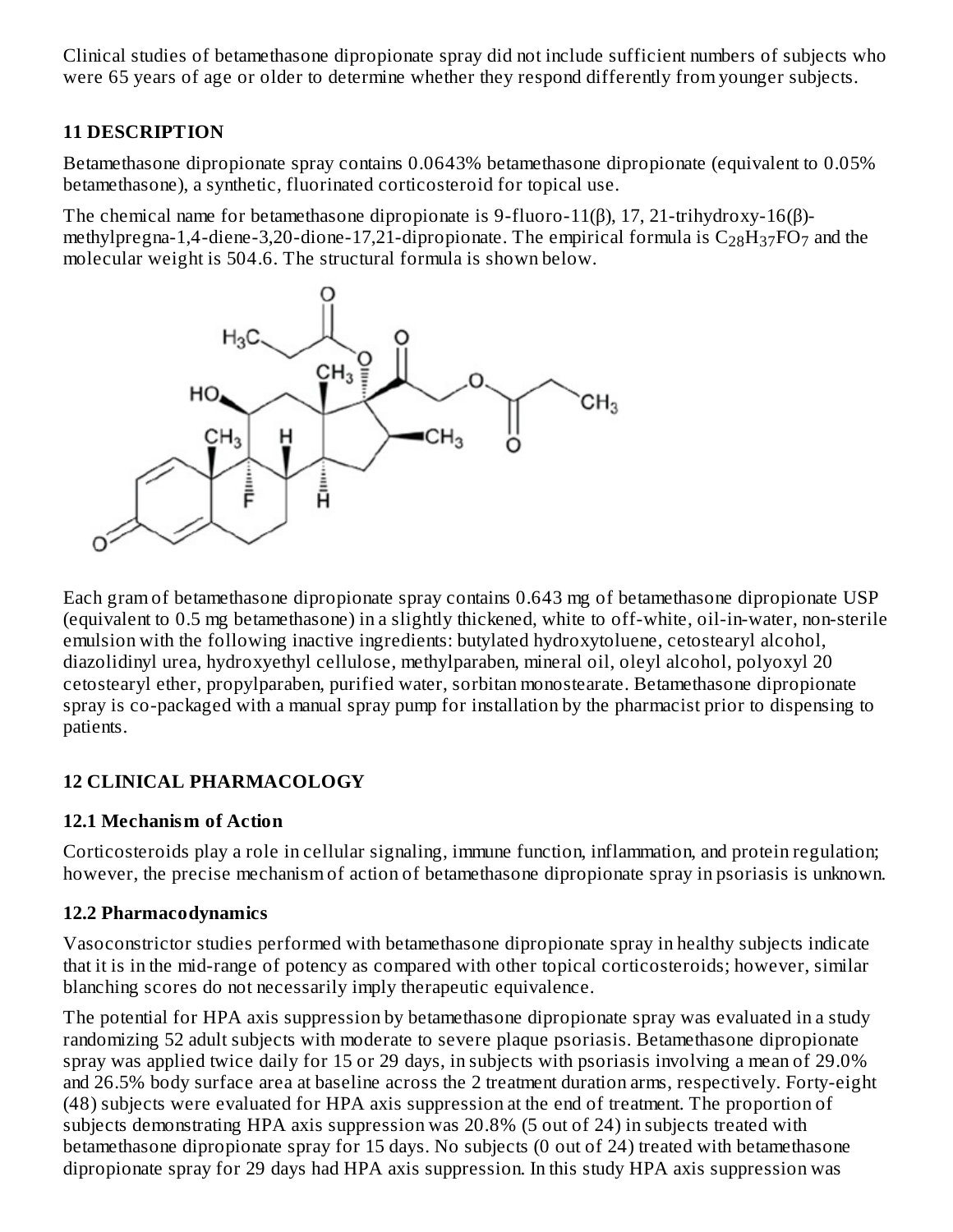defined as serum cortisol level ≤18 mcg/dL 30-minutes post-cosyntropin stimulation. In the 4 subjects with available follow-up values, all subjects had normal ACTH stimulation tests at follow-up.

## **12.3 Pharmacokinetics**

The extent of percutaneous absorption of topical corticosteroids is determined by many factors including the vehicle, the integrity of the epidermal barrier, and the use of occlusive dressings. Topical corticosteroids are absorbed through normal intact skin. Inflammation and/or other disease processes in the skin may increase percutaneous absorption.

Plasma concentrations of betamethasone dipropionate, betamethasone-17-propionate, and betamethasone were measured at baseline, and before and after the last dose (1, 3, and 6 hours) in the HPA axis suppression trial in subjects with psoriasis *[see Clinical Pharmacology (12.2)]*. The majority of subjects had no measurable plasma concentration (<5.00 pg/mL) of betamethasone dipropionate, while the metabolites, betamethasone-17-propionate and betamethasone, were detected in the majority of subjects (Table 2). There was high variability in the data but there was a trend toward higher systemic exposure at Day 15 and lower systemic exposure at Day 29.

#### **Table 2: Mean (±SD) Maximum Plasma Concentrations (pg/mL) of Betamethasone Dipropionate Metabolites after 15 or 29 Days of Treatment with Betamethasone Dipropionate Spray**

| Analyte $(pg/mL)$           | <b>Betamethasone</b><br><b>Dipropionate Spray</b><br>b.i.d.<br>$(15 \text{ days})$ | <b>Betamethas one</b><br><b>Dipropionate Spray</b><br>b.i.d.<br>$(29 \text{ days})$ |  |
|-----------------------------|------------------------------------------------------------------------------------|-------------------------------------------------------------------------------------|--|
| Betamethasone-17-propionate | $120 \pm 127$                                                                      | $63.9 \pm 52.6$                                                                     |  |
| Betamethasone               | $119 \pm 176$                                                                      | $57.6 \pm 55.9$                                                                     |  |

# **13 NONCLINICAL TOXICOLOGY**

### **13.1 Carcinogenesis, Mutagenesis, Impairment of Fertility**

Long-term animal studies have not been performed to evaluate the carcinogenic potential of betamethasone dipropionate.

In a 90-day repeat-dose toxicity study in rats, topical administration of betamethasone dipropionate spray formulation at dose concentrations of 0.05% and 0.1% (providing dose levels up to 0.5 mg/kg/day in males and 0.25 mg/kg/day in females) resulted in a toxicity profile consistent with long-term exposure to corticosteroids including reduced body weight gain, adrenal atrophy, and histological changes in bone marrow, thymus and spleen indicative of severe immune suppression. A no observable adverse effect level (NOAEL) could not be determined in this study. Although the clinical relevance of the findings in animals to humans is not clear, sustained glucocorticoid-related immune suppression may increase the risk of infection and possibly the risk of carcinogenesis.

Betamethasone was negative in the bacterial mutagenicity assay (*Salmonella typhimurium* and *Escherichia coli*), and in the mammalian cell mutagenicity assay (CHO/HGPRT). It was positive in the *in vitro* human lymphocyte chromosome aberration assay, and equivocal in the *in vivo* mouse bone marrow micronucleus assay.

Studies in rabbits, mice, and rats using intramuscular doses up to 1 mg/kg, 33 mg/kg, and 2 mg/kg, respectively, resulted in dose-related increases in fetal resorptions in rabbits and mice.

# **14 CLINICAL STUDIES**

Two multi-center, randomized, double-blind, vehicle-controlled clinical trials were conducted in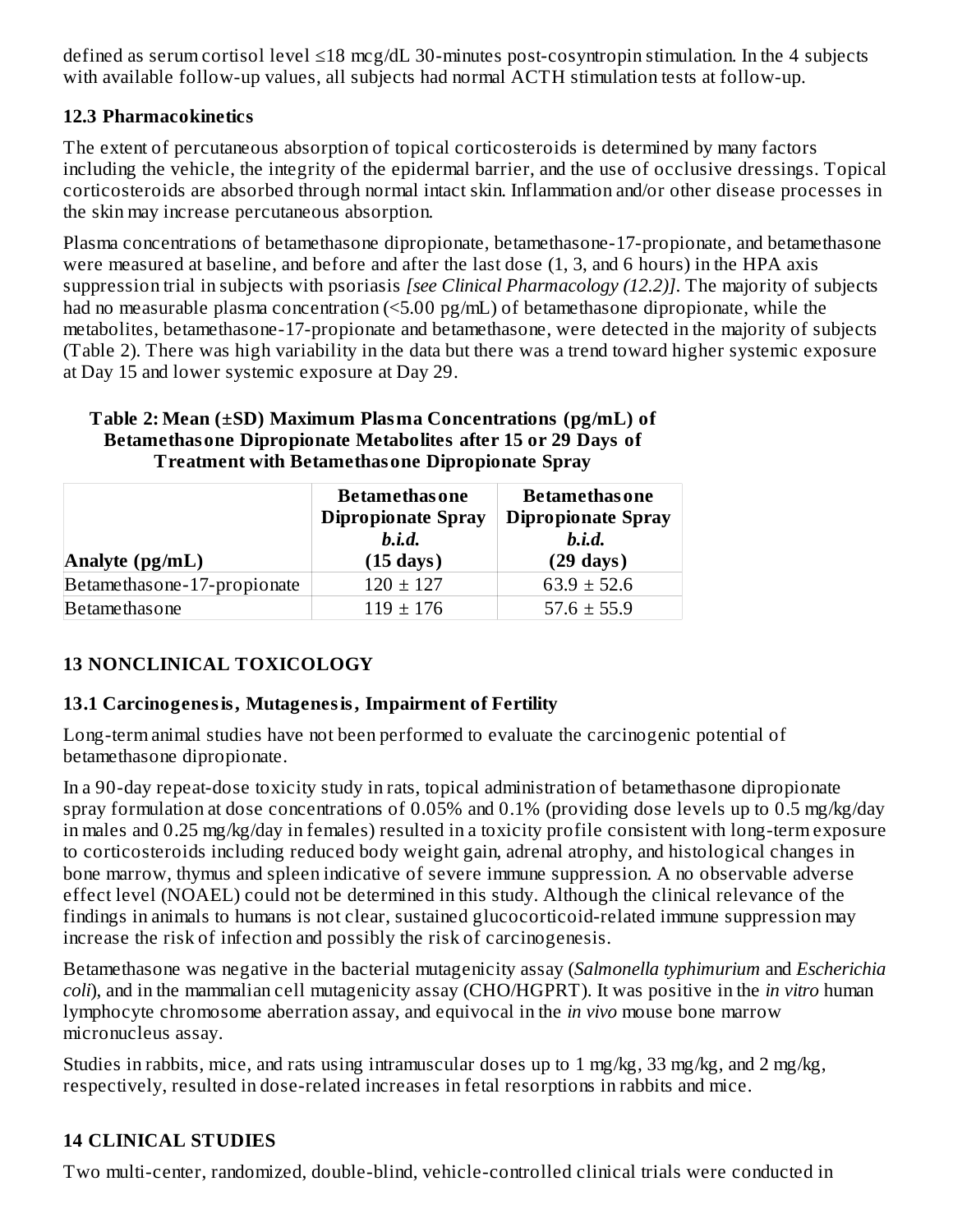subjects aged 18 years and older with moderate plaque psoriasis. In both trials, randomized subjects applied betamethasone dipropionate spray or vehicle spray to the affected areas twice daily for 28 days. Enrolled subjects had body surface area of involvement between 10% to 20%, and an Investigator Global Assessment (IGA) score of 3 (moderate).

Efficacy was assessed as the proportion of subjects who were considered a treatment success (defined as having an IGA score of 0 or 1 [clear or almost clear] and at least a 2-grade reduction from baseline). Table 3 presents the efficacy results at Day 15 and Day 29.

|                                       | <b>Study 1</b>                                                         |                                            | <b>Study 2</b>                                                               |                                          |  |
|---------------------------------------|------------------------------------------------------------------------|--------------------------------------------|------------------------------------------------------------------------------|------------------------------------------|--|
|                                       | <b>Betamethas one</b><br><b>Dipropionate</b><br><b>Spray</b><br>b.i.d. | <b>Vehicle</b><br><b>Spray</b><br>$b.i.d.$ | <b>Betamethasone</b><br><b>Dipropionate</b><br><b>Spray</b><br><i>b.i.d.</i> | Vehicle<br><b>Spray</b><br><i>b.i.d.</i> |  |
|                                       | $(N=182)$                                                              | $(N=95)$                                   | $(N=174)$                                                                    | $(N=87)$                                 |  |
| <b>Treatment Success</b><br>at Day 15 | 21.5%                                                                  | 7.4%                                       | 19.0%                                                                        | 2.3%                                     |  |
| <b>Treatment Success</b><br>at Day 29 | 42.7%                                                                  | 11.7%                                      | 34.5%                                                                        | 13.6%                                    |  |

#### **Table 3: Proportion of Subjects with Plaque Psoriasis with Treatment Success after 14 Days and 28 Days of Treatment \***

\* Treatment success is defined as an IGA of 0 or 1 (clear or almost clear) and at least a 2-grade reduction from baseline.

## **16 HOW SUPPLIED/STORAGE AND HANDLING**

### **16.1 How Supplied/Storage**

Betamethasone dipropionate spray, 0.05% is a slightly thickened, white to off-white, non-sterile emulsion supplied in high density polyethylene bottles with a heat induction seal lined polypropylene cap. The drug is supplied in the following volumes:

|          | $\bullet$ 60 mL | NDC 51672-1390-4 |
|----------|-----------------|------------------|
| • 120 mL |                 |                  |
|          |                 | NDC 51672-1390-8 |

**Store at 20° to 25°C (68° to 77°F)** [see USP Controlled Room Temperature].

Each unit is co-packaged with a manual spray pump for installation by the pharmacist prior to dispensing.

# **16.2 Handling/Instructions for the Pharmacist**

- 1. Remove the spray pump from the wrapper.
- 2. Remove and discard the cap from the bottle.
- 3. Keeping the bottle upright, insert the spray pump into the bottle and turn clockwise until it is closed tightly.
- 4. Dispense the bottle with the spray pump inserted.
- 5. Include the date dispensed in the space provided on the carton.

# **17 PATIENT COUNSELING INFORMATION**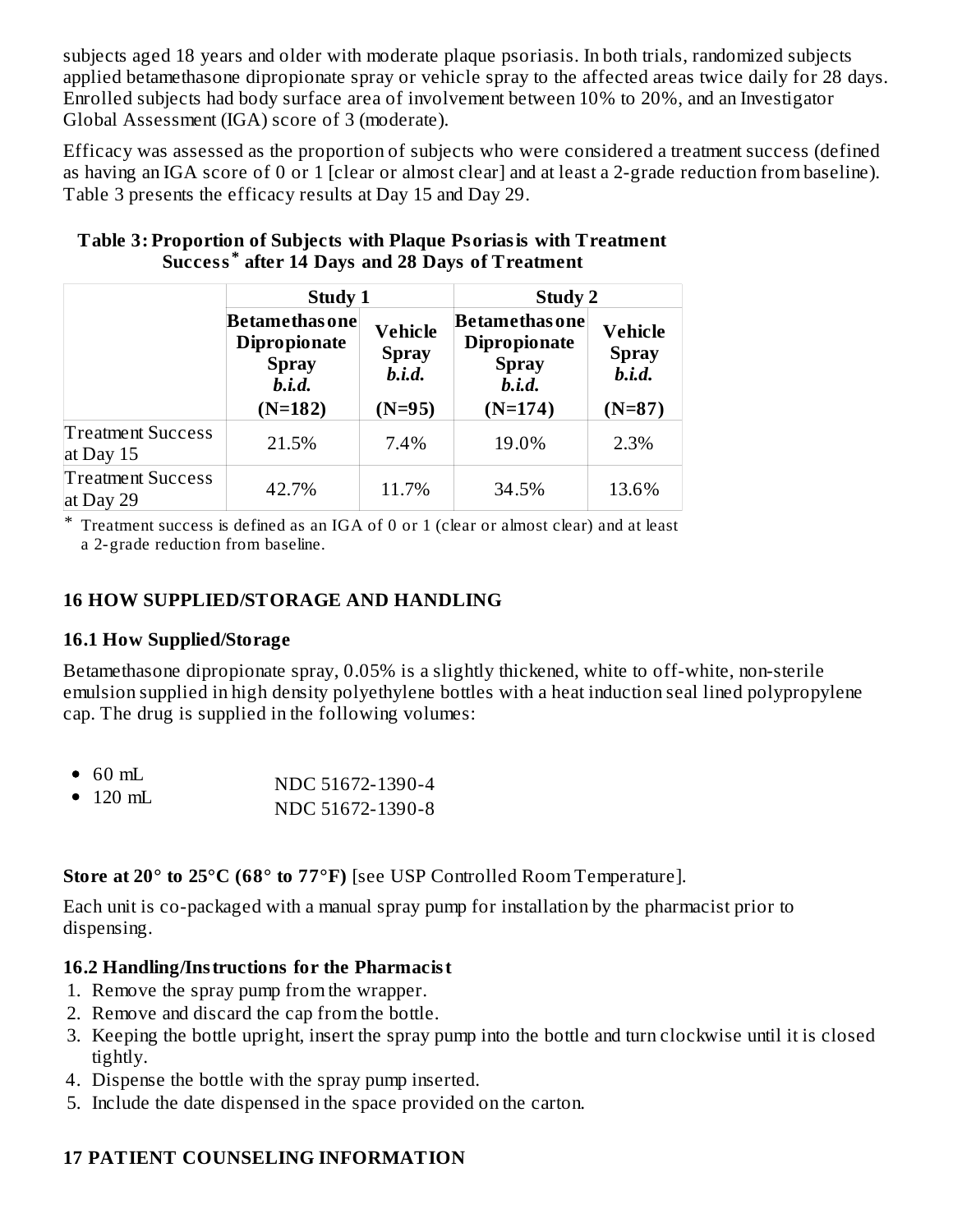Advise the patient to read the FDA-approved patient labeling (Patient Information and Instructions for Use).

Inform patients of the following:

- Discontinue therapy when control is achieved, unless directed otherwise by the physician.
- Do not use for longer than 4 consecutive weeks.
- Avoid contact with the eyes.
- Avoid use of betamethasone dipropionate spray on the face, scalp, underarms, groin or other intertriginous areas, unless directed by the physician.
- Do not occlude the treatment area with bandage or other covering, unless directed by the physician.
- Local reactions and skin atrophy are more likely to occur with occlusive use, prolonged use, or use of higher potency corticosteroids.
- Advise a woman to use betamethasone dipropionate spray on the smallest area of skin and for the shortest duration possible while pregnant or breastfeeding. Advise breastfeeding women not to apply betamethasone dipropionate spray directly to the nipple and areola to avoid direct infant exposure.

Mfd. by: Taro Pharmaceuticals Inc., Brampton, Ontario, Canada L6T 1C1 Dist. by: **Taro Pharmaceuticals U.S.A., Inc.,** Hawthorne, NY 10532

Revised: June 2020 PPK-8555-0 21

#### **PATIENT INFORMATION Betamethasone Dipropionate (bay'' ta meth' a sone dye proe' pee oh nate) Spray, 0.05%**

**Important: Betamethasone dipropionate spray is for us e on the skin only**. Do not get betamethasone dipropionate spray near or in your eyes, mouth, or vagina.

# **What is betamethasone dipropionate spray?**

Betamethasone dipropionate spray is a prescription corticosteroid medicine used to treat mild to moderate plaque psoriasis in people 18 years of age and older.

It is not known if betamethasone dipropionate spray is safe and effective in children under 18 years of age. Betamethasone dipropionate spray is not recommended for use in patients under 18 years of age. **Before you us e betamethasone dipropionate spray, tell your doctor about all of your medical**

# **conditions, including if you:**

- are allergic to any of the ingredients in betamethasone dipropionate spray. See the end of this leaflet for a list of the ingredients in betamethasone dipropionate spray.
- have thinning of the skin (atrophy) at the treatment site.
- are pregnant or plan to become pregnant. It is not known if betamethasone dipropionate spray will harm your unborn baby.
- are breastfeeding or plan to breastfeed. It is not known if betamethasone dipropionate spray passes into breast milk.

**Tell your doctor about all the medicines you take,** including prescription and over-the-counter medicines, vitamins, and herbal supplements. Especially tell your doctor if you take other corticosteroid medicines by mouth or use other products on your skin that contain corticosteroids.

### **How should I us e betamethasone dipropionate spray? See the "Instructions for Us e" for detailed information about the right way to apply betamethasone dipropionate spray.**

- Use betamethasone dipropionate spray exactly as your doctor tells you to use it.
- Your doctor should tell you how much betamethasone dipropionate spray to use and where to apply  $\bullet$ it.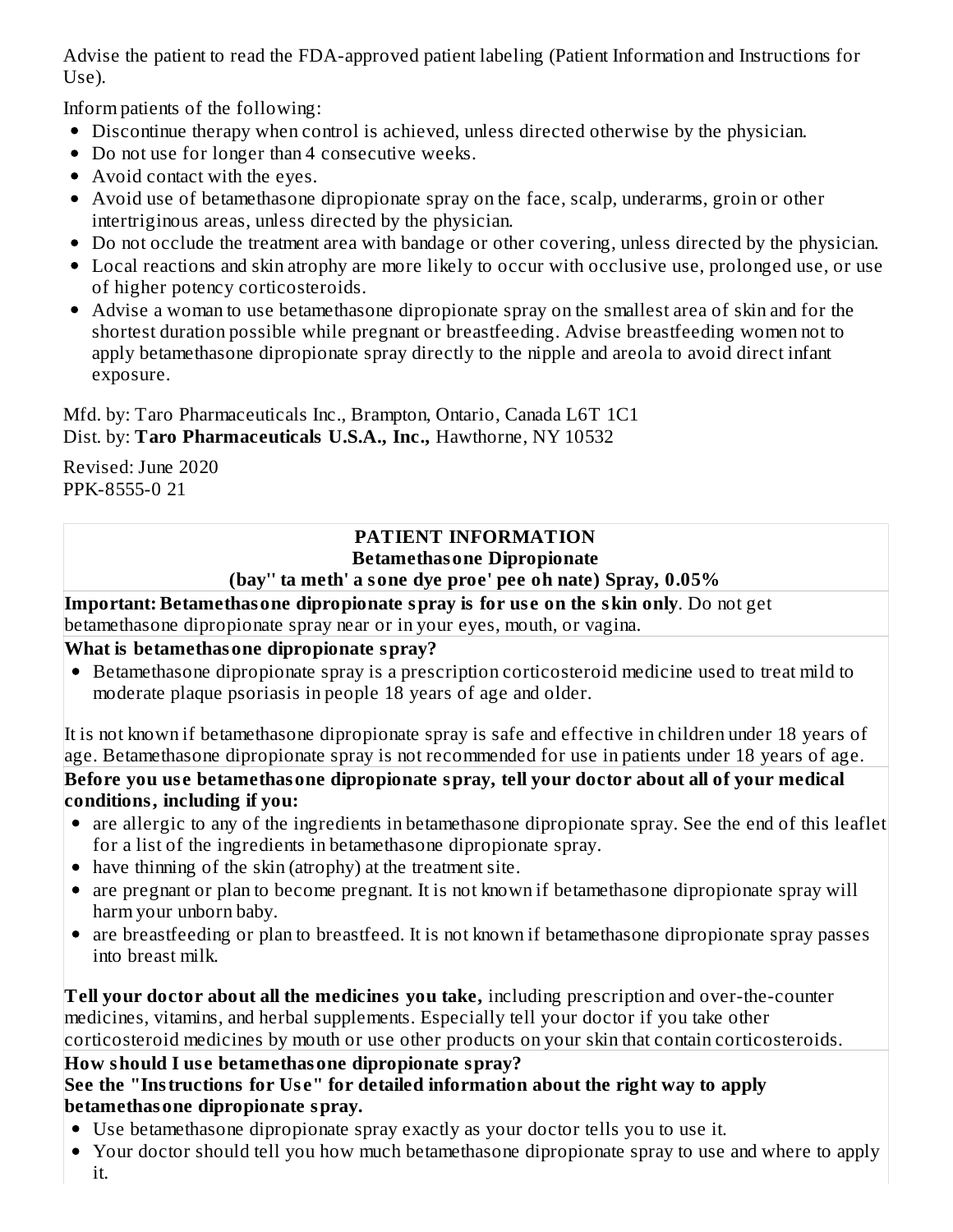- Apply betamethasone dipropionate spray 2 times a day.
- Use betamethasone dipropionate spray for the shortest amount of time needed to treat your plaque psoriasis. Tell your doctor if your skin condition is not getting better after 4 weeks of using betamethasone dipropionate spray. Do not use betamethasone dipropionate spray for longer than 4 weeks.
- Wash your hands after applying betamethasone dipropionate spray.
- Do not use betamethasone dipropionate spray on your face, scalp, underarms (armpits), groin, or areas where your skin may touch or rub together.
- Do not bandage, cover, or wrap the treated skin area, unless your doctor tells you to.

## **What are the possible side effects of betamethasone dipropionate spray?**

**Betamethasone dipropionate spray can pass through your skin.** Too much betamethasone dipropionate spray passing through your skin can cause your adrenal glands to stop working. Your doctor may do blood tests to check for adrenal gland problems.

#### **The most common side effects of betamethasone dipropionate spray include** itching, burning, stinging, pain, and thinning of skin (atrophy) at the treated site.

These are not all the possible side effects of betamethasone dipropionate spray.

Call your doctor for medical advice about side effects. You may report side effects to FDA at 1-800- FDA-1088.

## **How should I store betamethasone dipropionate spray?**

- Store betamethasone dipropionate spray at room temperature between 68°F to 77°F (20°C to 25°C).
- Throw away (discard) any unused betamethasone dipropionate spray after 4 weeks.

# **Keep betamethasone dipropionate spray and all medicines out of the reach of children.**

# **General information about the safe and effective us e of betamethasone dipropionate spray.**

Medicines are sometimes prescribed for purposes other than those listed in a Patient Information leaflet. Do not use betamethasone dipropionate spray for a condition for which it was not prescribed. Do not give betamethasone dipropionate spray to other people even if they have the same symptoms that you have. It may harm them. You can ask your pharmacist or doctor for information about betamethasone dipropionate spray that is written for health professionals.

### **What are the ingredients in betamethasone dipropionate spray?**

**Active ingredient:** betamethasone dipropionate

**Inactive ingredients:** butylated hydroxytoluene, cetostearyl alcohol, diazolidinyl urea, hydroxyethyl cellulose, methylparaben, mineral oil, oleyl alcohol, polyoxyl 20 cetostearyl ether, propylparaben, purified water, sorbitan monostearate.

Mfd. by: Taro Pharmaceuticals Inc., Brampton, Ontario, Canada L6T 1C1

Dist. by: **Taro Pharmaceuticals U.S.A., Inc.,** Hawthorne, NY 10532

This Patient Information has been approved by the U.S. Food and Drug Administration Revised: June 2020

# **Instructions for Us e**

### **Betamethasone Dipropionate**

**(bay'' ta meth' a sone dye proe' pee oh nate) Spray, 0.05%**

**Important: Betamethasone dipropionate spray is for us e on the skin only.** Do not get betamethasone dipropionate spray near or in your eyes, mouth, or vagina.

**Read this "Instructions for Us e" before you start using betamethasone dipropionate spray** and each time you get a refill. There may be new information. This information does not take the place of talking with your doctor about your medical condition or treatment.

# **Parts of the betamethasone dipropionate spray bottle. (See Figure A)**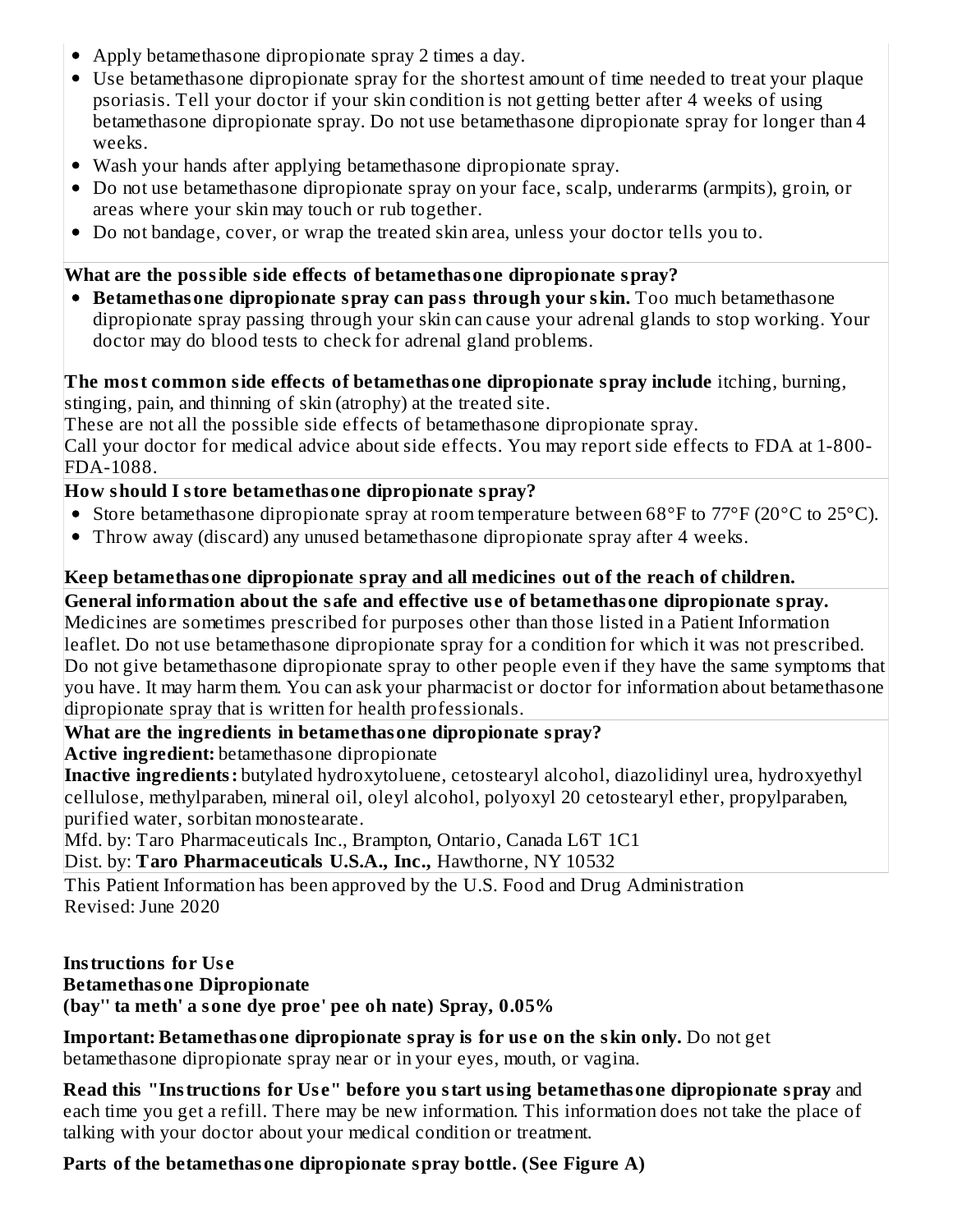**Figure A**



### **How to apply betamethasone dipropionate spray:**

**Step 1:** Shake the betamethasone dipropionate spray bottle well. Remove the cap from the pump top.

**Step 2:** Hold the bottle in an upright position while pointing the opening of the pump top in the direction of the affected area. To spray, push down on the pump top. Apply betamethasone dipropionate spray to the affected area as instructed by your doctor. (**See Figure B**)

#### **Figure B**



**Step 3:** Spray only enough betamethasone dipropionate spray to cover the affected area, for example, the elbow (**See Figure C**). Rub in betamethasone dipropionate spray gently.

#### **Figure C**



Repeat Steps 2 and 3 to apply betamethasone dipropionate spray to other affected areas as instructed by your doctor.

**Step 4:** After applying betamethasone dipropionate spray, place the cap back onto the pump top. (**See Figure D**)

**Figure D**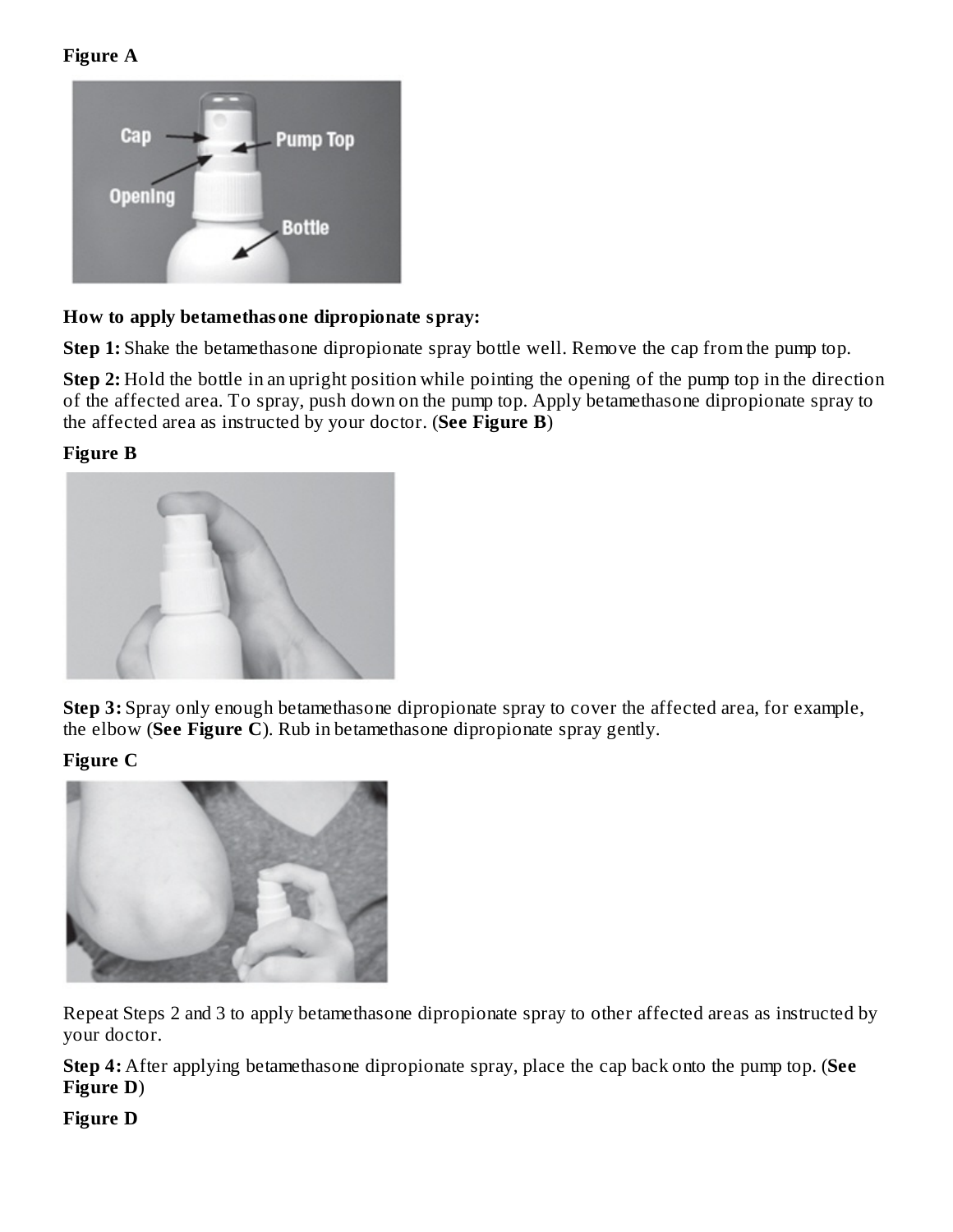

### **How should I store betamethasone dipropionate spray?**

- Store betamethasone dipropionate spray at room temperature between 68°F to 77°F (20°C to 25°C).
- Throw away (discard) any unused betamethasone dipropionate spray after 28 days.  $\bullet$

### **Keep betamethasone dipropionate spray and all medicines out of the reach of children.**

This "Instructions for Use" has been approved by the U.S. Food and Drug Administration.

Mfd. by: Taro Pharmaceuticals Inc., Brampton, Ontario, Canada L6T 1C1 Dist. by: **Taro Pharmaceuticals U.S.A., Inc.,** Hawthorne, NY 10532

Revised: June 2020

PPK-8555-0 21

## **PRINCIPAL DISPLAY PANEL - 60 mL Bottle Carton**

**60 mL**

**NDC 51672-1390-4**

**Betamethasone Dipropionate Spray 0.05%**

**Potency express ed as betamethasone**

FOR TOPICAL USE ONLY NOT FOR ORAL, OPHTHALMIC OR INTRAVAGINAL USE

**Keep this and all medications out of the reach of children.**

**Rx only**

**TARO**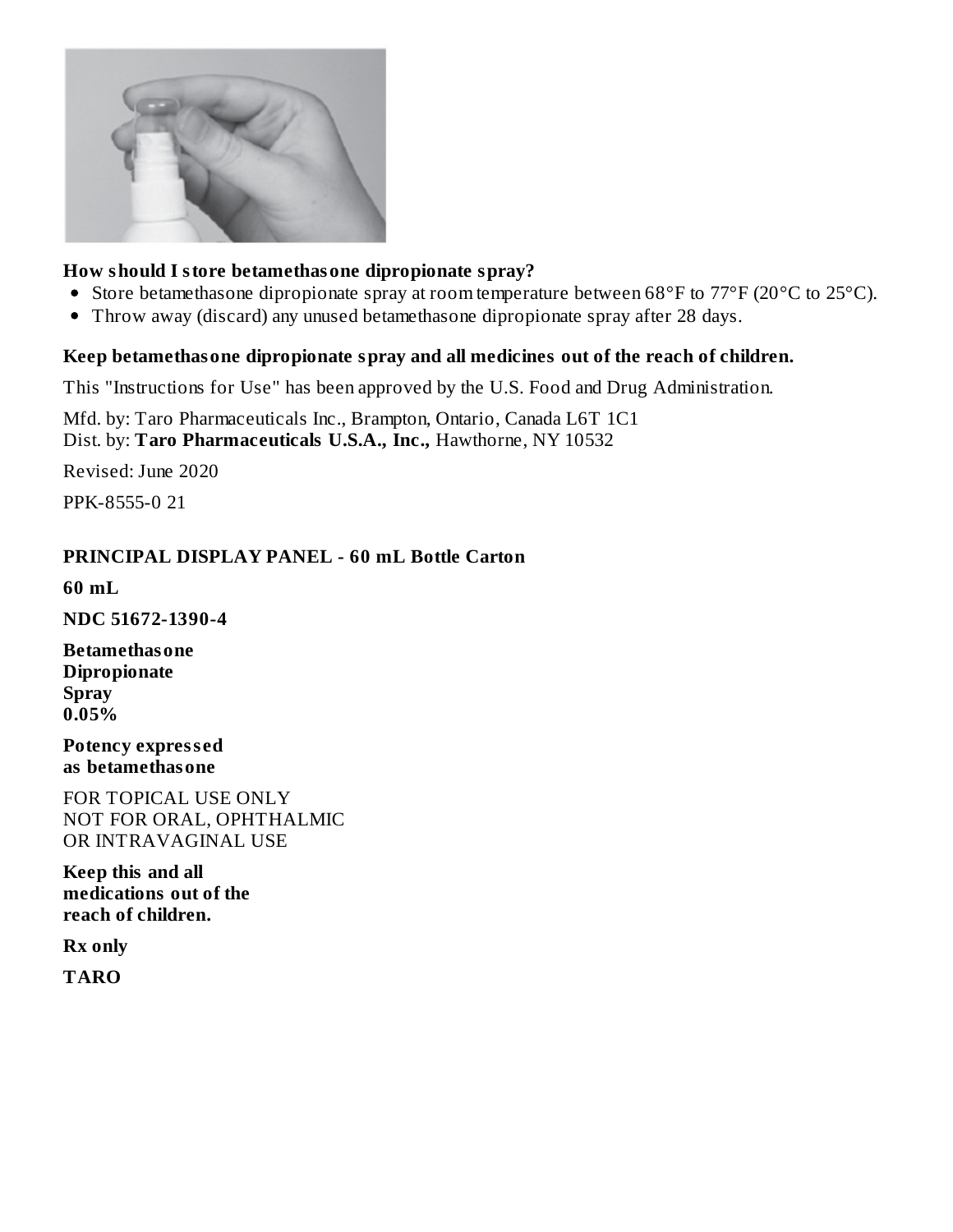

| <b>BETAMETHASONE DIPROPIONATE</b>                                                                                           |                         |                    |  |  |                |  |  |
|-----------------------------------------------------------------------------------------------------------------------------|-------------------------|--------------------|--|--|----------------|--|--|
| betamethasone dipropionate spray                                                                                            |                         |                    |  |  |                |  |  |
|                                                                                                                             |                         |                    |  |  |                |  |  |
| <b>Product Information</b>                                                                                                  |                         |                    |  |  |                |  |  |
| <b>Product Type</b>                                                                                                         | HUMAN PRESCRIPTION DRUG | Item Code (Source) |  |  | NDC:51672-1390 |  |  |
| <b>Route of Administration</b>                                                                                              | <b>TOPICAL</b>          |                    |  |  |                |  |  |
|                                                                                                                             |                         |                    |  |  |                |  |  |
|                                                                                                                             |                         |                    |  |  |                |  |  |
| <b>Active Ingredient/Active Moiety</b>                                                                                      |                         |                    |  |  |                |  |  |
| <b>Ingredient Name</b><br><b>Basis of Strength</b><br>Strength                                                              |                         |                    |  |  |                |  |  |
| betamethasone dipropionate (UNII: 826 Y60901U) (BETAMETHASONE - UNII:9842X06Q6M)<br><b>BETAMETHASONE</b><br>$0.5$ mg in 1 g |                         |                    |  |  |                |  |  |